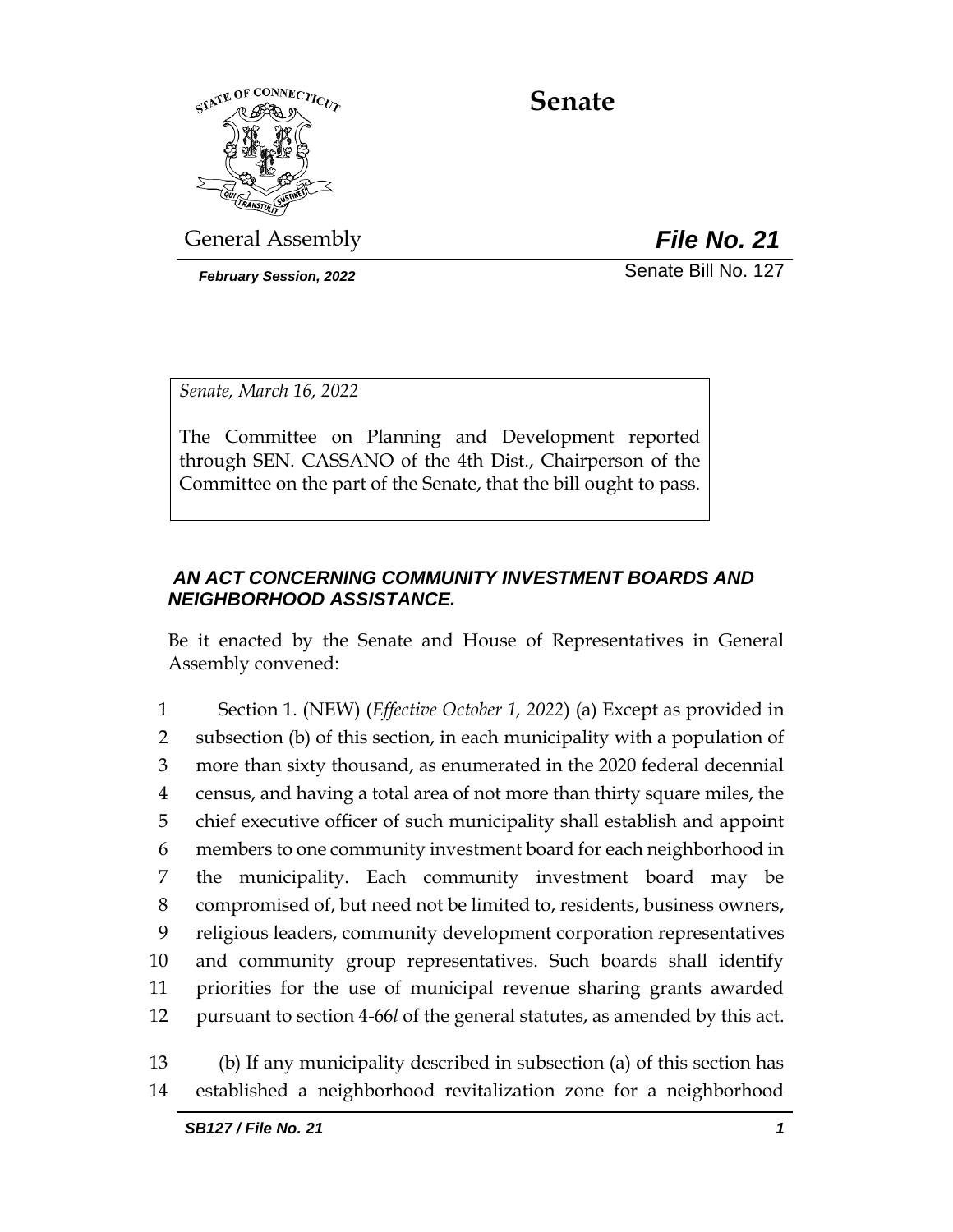pursuant to section 7-600 of the general statutes, the chief executive officer of such municipality shall designate the neighborhood revitalization zone committee of such neighborhood, as described in section 7-602 of the general statutes, as the community investment board for such neighborhood for the purposes of carrying out the provisions of such subsection.

 Sec. 2. Section 4-66*l* of the general statutes is amended by adding subsection (h) as follows (*Effective October 1, 2022*):

 (NEW) (h) On and after October 1, 2022, any municipal revenue sharing grant awarded pursuant to this section to a municipality whose chief executive officer has established or designated community investment boards pursuant to section 1 of this act may be expended by such municipalities as follows: (1) Thirty-five per cent of such grant on priorities identified by such community investment boards, (2) thirty- five per cent of such grant on priorities identified by the legislative body of the municipality, and (3) thirty per cent of such grant on priorities jointly agreed upon by such community investment boards and the legislative body of the municipality.

 Sec. 3. (NEW) (*Effective July 1, 2022*) (a) Not later than January 1, 2024, the Office of Policy and Management shall, within available appropriations, create and maintain an Internet web site to allow residents and organizations to submit proposals for solutions to problems specific to urban areas to the Office of Policy and Management.

 (b) If the Secretary of the Office of Policy and Management, or the secretary's designee, determines that a proposal submitted through the Internet web site created pursuant to subsection (a) of this subsection is viable, the secretary shall (1) identify a municipality or neighborhood in which to establish a pilot program to implement the proposal, (2) establish the pilot program in such municipality or neighborhood, (3) monitor the implementation of the pilot program, and (4) assess the results of the pilot program.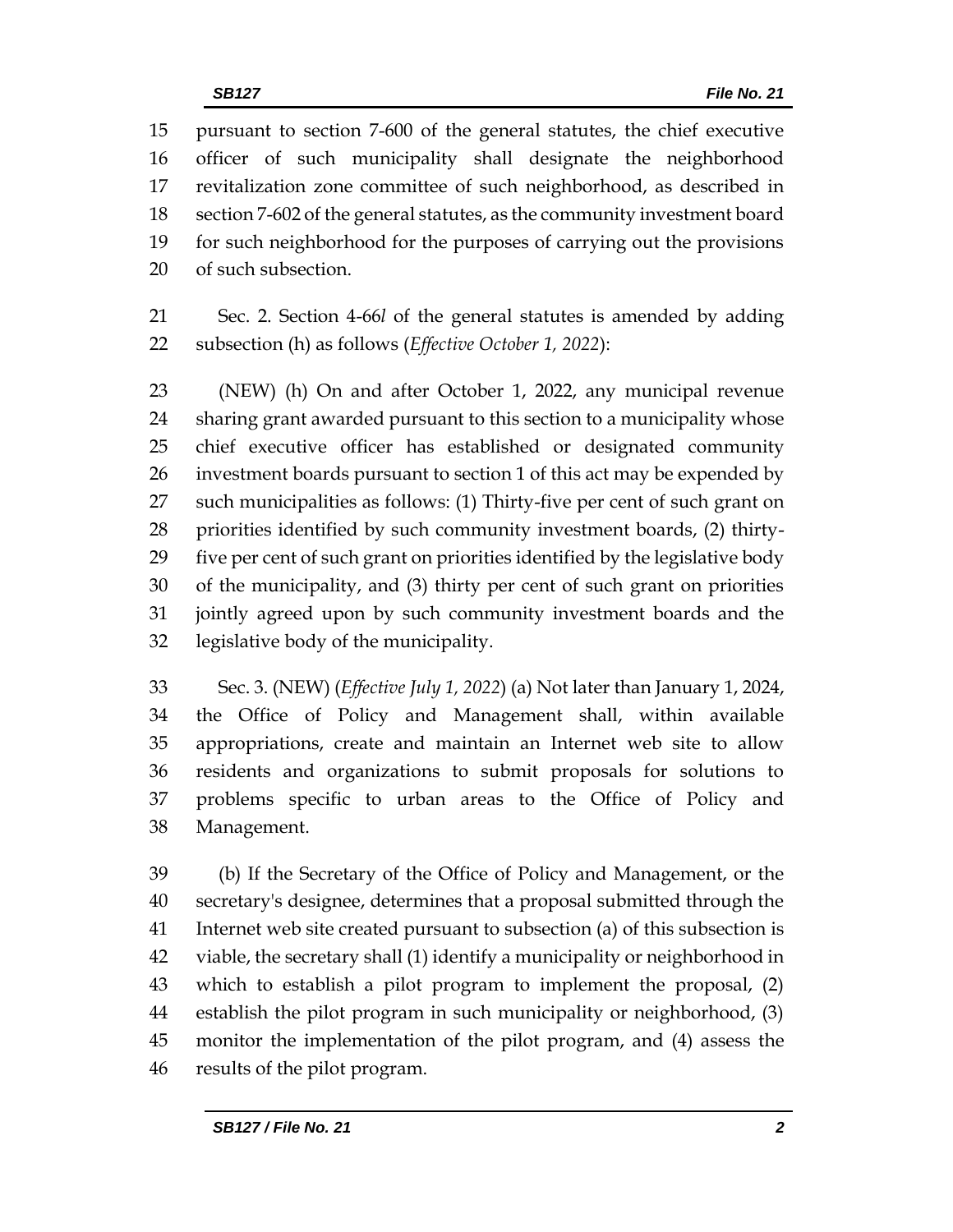(c) The Office of Policy and Management shall, within available appropriations, provide a monetary award to each resident or organization that submits a proposal through the Internet web site created pursuant to subsection (a) of this section, if the secretary, or the secretary's designee, determines that a pilot program established to implement the proposal was successful after assessing the results of the pilot program pursuant to subsection (b) of this section. Sec. 4. (*Effective July 1, 2022*) (a) There is established a task force to study the (1) programs for which state funding is utilized by nonprofit providers, and (2) requirements imposed on nonprofit providers by state agencies and compliance with those requirements by nonprofit providers. (b) The task force shall consist of the following members: (1) Two appointed by the speaker of the House of Representatives; (2) Two appointed by the president pro tempore of the Senate; (3) Two appointed by the majority leader of the House of Representatives; (4) Two appointed by the majority leader of the Senate; (5) Two appointed by the minority leader of the House of Representatives; and (6) Two appointed by the minority leader of the Senate. (c) Any member of the task force appointed under subdivision (1), (2), (3), (4), (5) or (6) of subsection (b) of this section may be a member of the General Assembly. (d) All appointments to the task force shall be made not later than thirty days after the effective date of this section. Any vacancy shall be filled by the appointing authority.

(e) The speaker of the House of Representatives and the president pro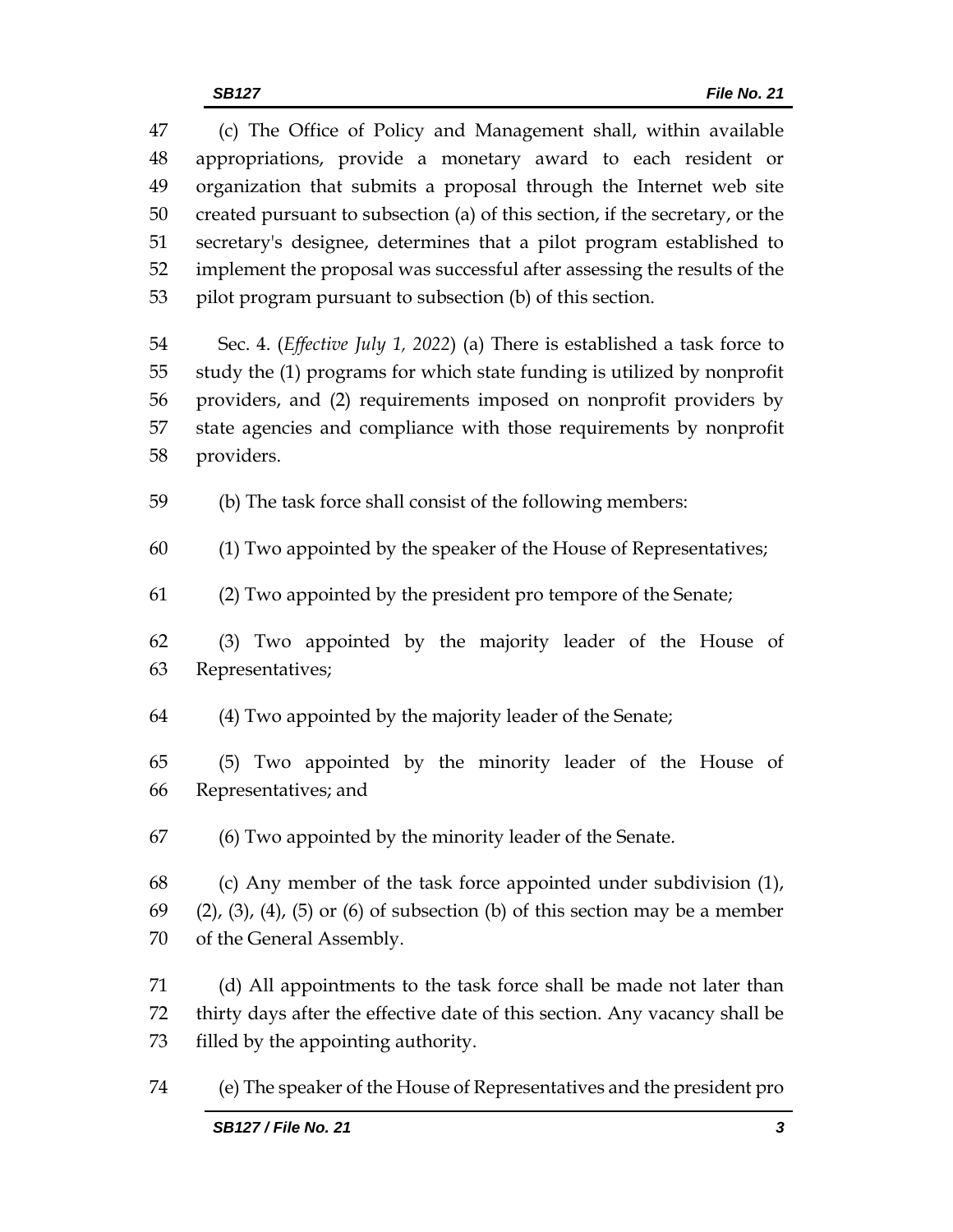tempore of the Senate shall select the chairpersons of the task force from among the members of the task force. Such chairpersons shall schedule the first meeting of the task force, which shall be held not later than sixty days after the effective date of this section.

 (f) The administrative staff of the joint standing committee of the General Assembly having cognizance of matters relating to planning and development shall serve as administrative staff of the task force.

 (g) Not later than January 1, 2023, the task force shall submit a report on its findings and any recommendations to the joint standing committee of the General Assembly having cognizance of matters relating to planning and development, in accordance with the provisions of section 11-4a of the general statutes. The task force shall terminate on the date that it submits such report or January 1, 2023, whichever is later.

| This act shall take effect as follows and shall amend the following<br>sections: |                 |             |  |  |
|----------------------------------------------------------------------------------|-----------------|-------------|--|--|
| Section 1                                                                        | October 1, 2022 | New section |  |  |
| Sec. 2                                                                           | October 1, 2022 | $4 - 66l$   |  |  |
| Sec. 3                                                                           | July 1, 2022    | New section |  |  |
| Sec. 4                                                                           | July 1, 2022    | New section |  |  |

# *PD Joint Favorable*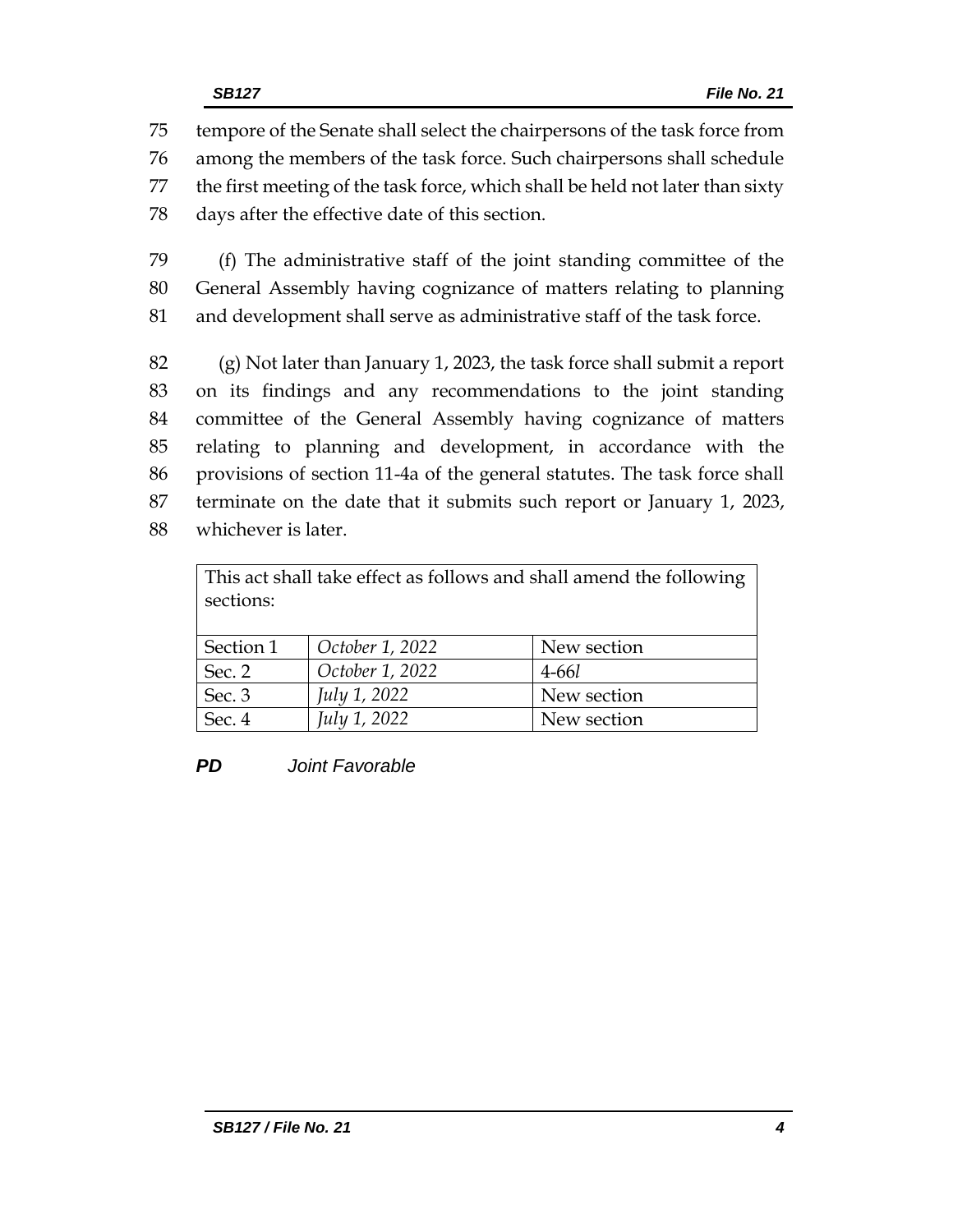*The following Fiscal Impact Statement and Bill Analysis are prepared for the benefit of the members of the General Assembly, solely for purposes of information, summarization and explanation and do not represent the intent of the General Assembly or either chamber thereof for any purpose. In general,*  fiscal impacts are based upon a variety of informational sources, including the analyst's professional *knowledge. Whenever applicable, agency data is consulted as part of the analysis, however final products do not necessarily reflect an assessment from any specific department.*

# *OFA Fiscal Note*

#### *State Impact:*

| <b>Agency Affected</b>                                                               | <b>Fund-Effect</b> | FY 23 \$     | FY 24 \$     | The Out<br>Years |
|--------------------------------------------------------------------------------------|--------------------|--------------|--------------|------------------|
| State                                                                                | GF - Cost          | Up to 17,000 | Up to 17,000 | Up to 17,000     |
| Comptroller -                                                                        |                    |              |              |                  |
| Fringe Benefits <sup>1</sup>                                                         |                    |              |              |                  |
| Policy & Mgmt.,                                                                      | $GF - Cost$        | Up to 42,000 | Up to 42,000 | Up to 42,000     |
| Off.                                                                                 |                    |              |              |                  |
| Policy & Mgmt.,                                                                      | GF - Cost          | None         | None         | Potential        |
| Off.                                                                                 |                    |              |              |                  |
| Mata, $\bigcap_{n=1}^{\infty}$ $\bigcap_{n=1}^{\infty}$ and $\bigcap_{n=1}^{\infty}$ |                    |              |              |                  |

Note: GF=General Fund

#### *Municipal Impact:* None

#### *Explanation*

The bill requires certain large municipalities to establish community investment boards and requires those boards to identify priorities for the use of certain grants funded from the Municipal Revenue Sharing Account (MRSA). Beginning in FY 23, the bill allows such municipalities to spend a portion of their MRSA funding on the priorities of those boards.

These provisions have no fiscal impact, as the bill does not change the allocation or amount of MRSA funding in any year, nor does it restrict a municipality's use of such funding. Under current law, an estimated \$424.7 million is estimated to be deposited into MRSA in FY 23.

The bill also requires the Office of Policy and Management (OPM) to

<sup>&</sup>lt;sup>1</sup>The fringe benefit costs for most state employees are budgeted centrally in accounts administered by the Comptroller. The estimated active employee fringe benefit cost associated with most personnel changes is 40.53% of payroll in FY 23.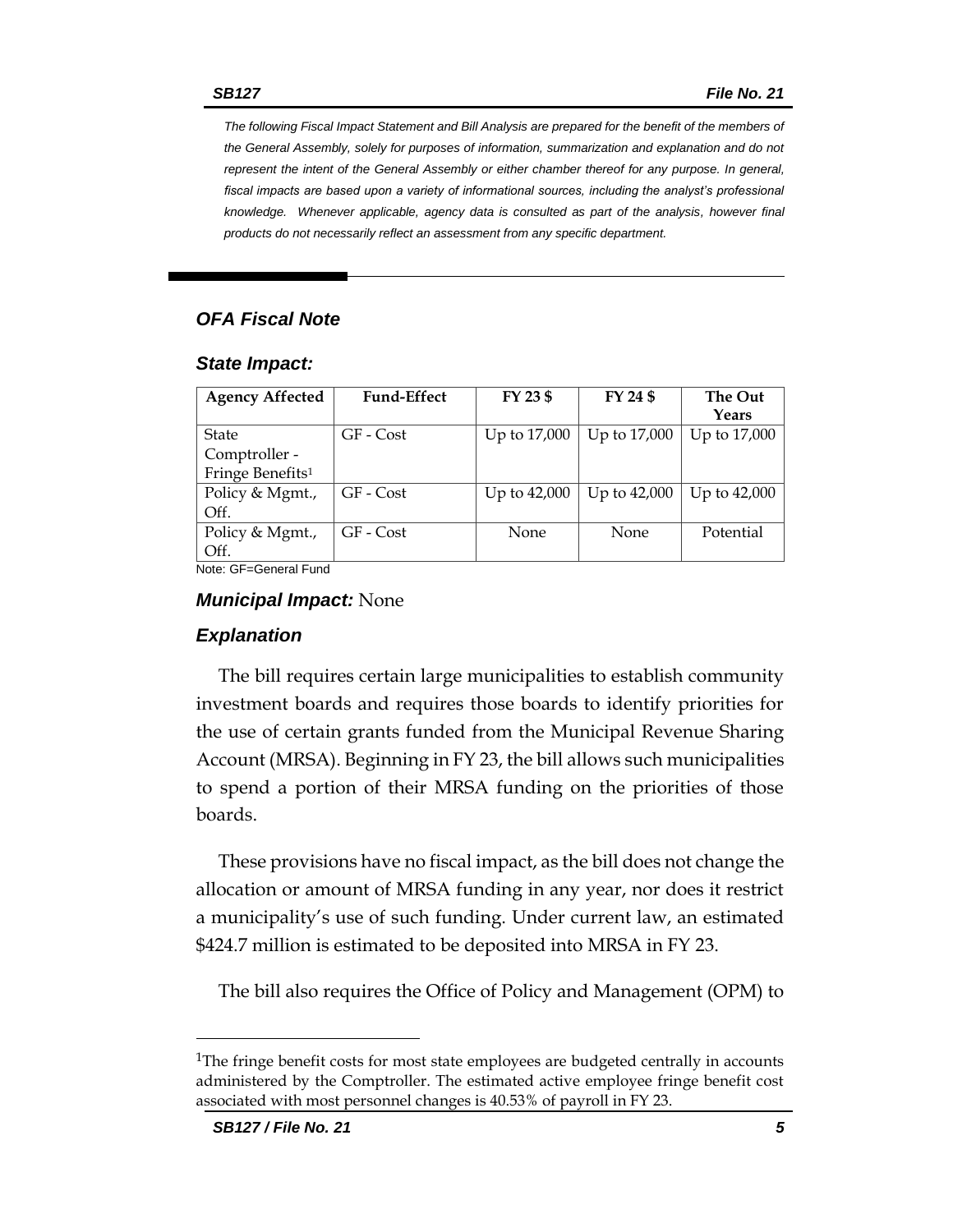create and maintain a website allowing residents and organizations to submit proposed solutions to specific urban area problems, and to offer financial awards to residents and organizations that submit ideas that become the basis for successful pilot programs. There is a cost of up to \$59,000 (\$42,000 in salary and \$17,000 in fringe benefits) annually for a permanent, part time employee to maintain the Web site.

There is an additional cost to OPM to offer financial awards to residents. This cost will vary based on the awards offered.

The bill also establishes a task force to study the (1) programs for which state funding is utilized by nonprofit providers, and (2) requirements imposed on nonprofit providers by state agencies and compliance with those requirements by nonprofit providers. The task force shall submit a report on its findings and recommendations to the Planning and Development Committee by January 1, 2023. This has no fiscal impact as PA 17-236 prohibits transportation allowances for task force members.

# *The Out Years*

The annualized ongoing fiscal impact identified above would continue into the future subject to changes in the General Fund revenue diversion to the Municipal Revenue Sharing Account.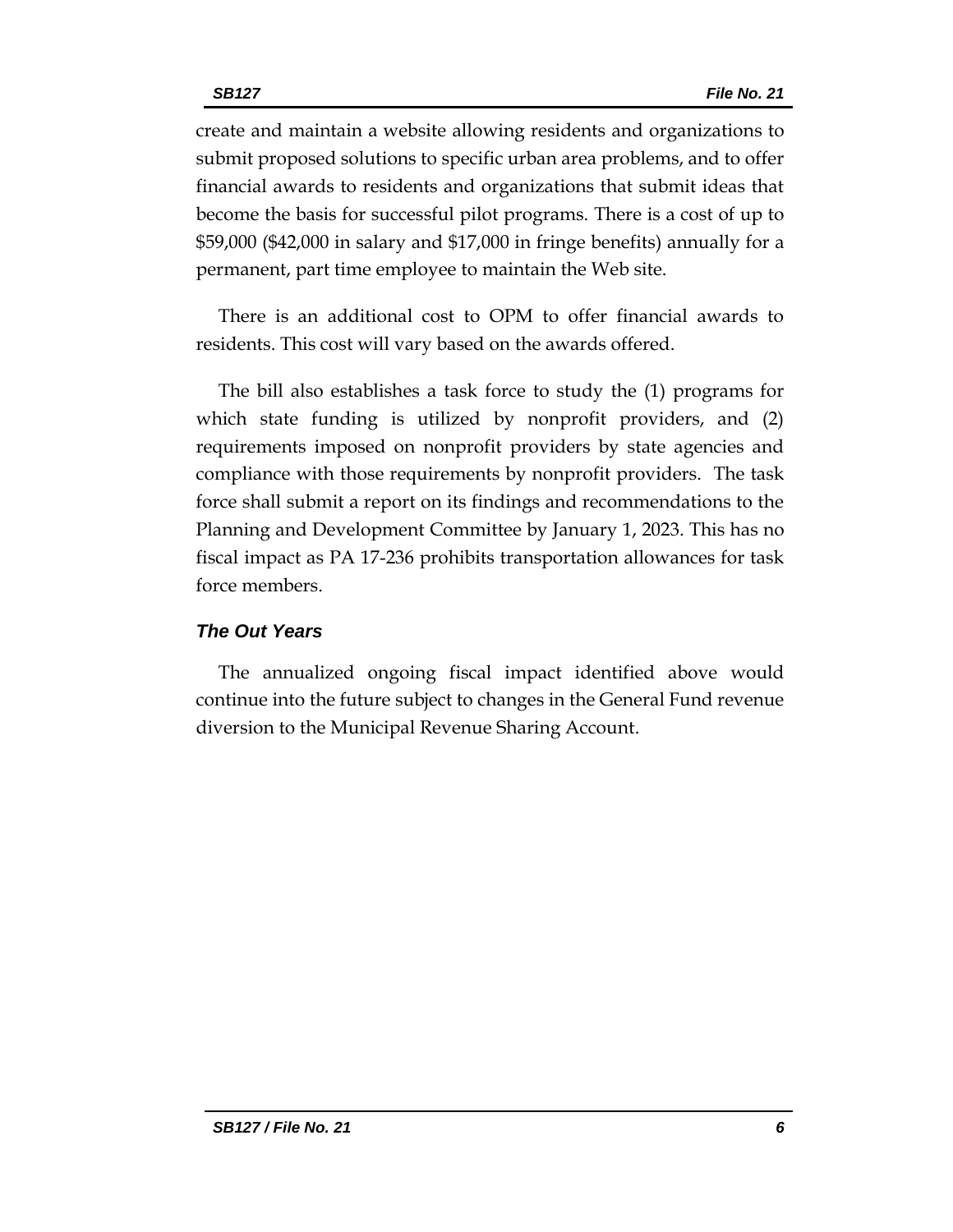# **OLR Bill Analysis**

**SB 127**

# *AN ACT CONCERNING COMMUNITY INVESTMENT BOARDS AND NEIGHBORHOOD ASSISTANCE.*

## **SUMMARY**

This bill requires the chief executive officers (CEO) of certain large municipalities to establish neighborhood community investment boards to identify funding priorities for municipal revenue sharing grants. The CEOs must establish a board for each neighborhood in the municipality and appoint the board members, who may include residents, business owners, and civic leaders. The bill authorizes these municipalities to spend part of their municipal revenue sharing grants on the identified priorities.

By January 1, 2024, the bill requires the Office of Policy and Management (OPM), within available appropriations, to create and maintain a website that lets residents and organizations submit proposed solutions to problems in urban areas (§ 3). If the OPM secretary or his designee decides a proposal is viable, he must identify a municipality or neighborhood in which to implement the proposal as a pilot program, monitor its implementation, and assess its results. OPM must give a financial award, within available appropriations, to each resident or organization whose proposal becomes the basis of a pilot program that the secretary or his designee deems successful.

The bill also establishes a task force to study (1) programs for which nonprofit providers use state funding and (2) state agency requirements for nonprofit providers and compliance with those requirements.

EFFECTIVE DATE: October 1, 2022, except the OPM website and task force provisions are effective July 1, 2022.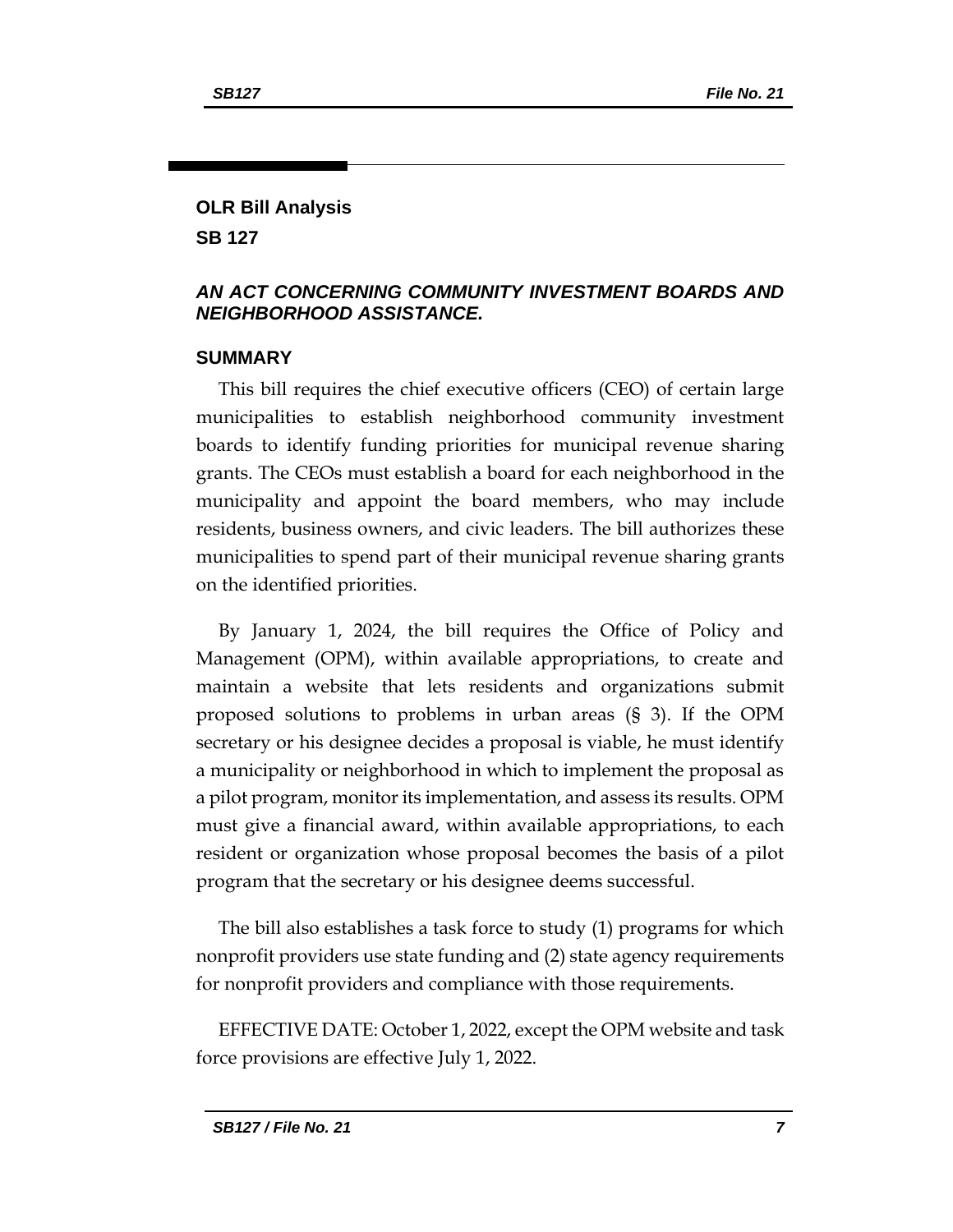# **§§ 1-2 — COMMUNITY INVESTMENT BOARDS**

The bill's requirement to establish community investment boards in each neighborhood applies to any municipality with a population over 60,000 according to the 2020 Census, but an area of no more than 30 square miles (i.e., Bridgeport, Bristol, Hamden, Hartford, Meriden, New Britain, New Haven, Norwalk, Waterbury, and West Hartford). The municipality's CEO must select the board members, who may include residents, business owners, religious leaders, community development corporation representatives, and community group representatives. If a neighborhood revitalization zone (NRZ) has been established in a neighborhood, the CEO must designate the associated NRZ committee to serve as the neighborhood's community investment board (see BACKGROUND).

The bill requires the community investment boards to identify priorities for spending municipal revenue sharing grants. Municipalities with community investment boards may choose to spend these grants so that:

- 1. 35% is spent on priorities identified by the community investment boards,
- 2. 35% is spent on priorities identified by the municipality's legislative body, and
- 3. 30% is spent on priorities jointly agreed upon by the boards and legislative body.

### **§ 4 — TASK FORCE ON STATE-FUNDED NONPROFIT PROVIDERS**

Under the bill, the task force consists of 12 members, two each appointed by the six legislative leaders. Their appointments may be legislators and must be made by July 31, 2022. The appointing authority fills any vacancy.

The bill requires the Senate president pro tempore and House speaker to select the task force's chairpersons from among its members. The chairpersons must schedule and hold the first meeting by August